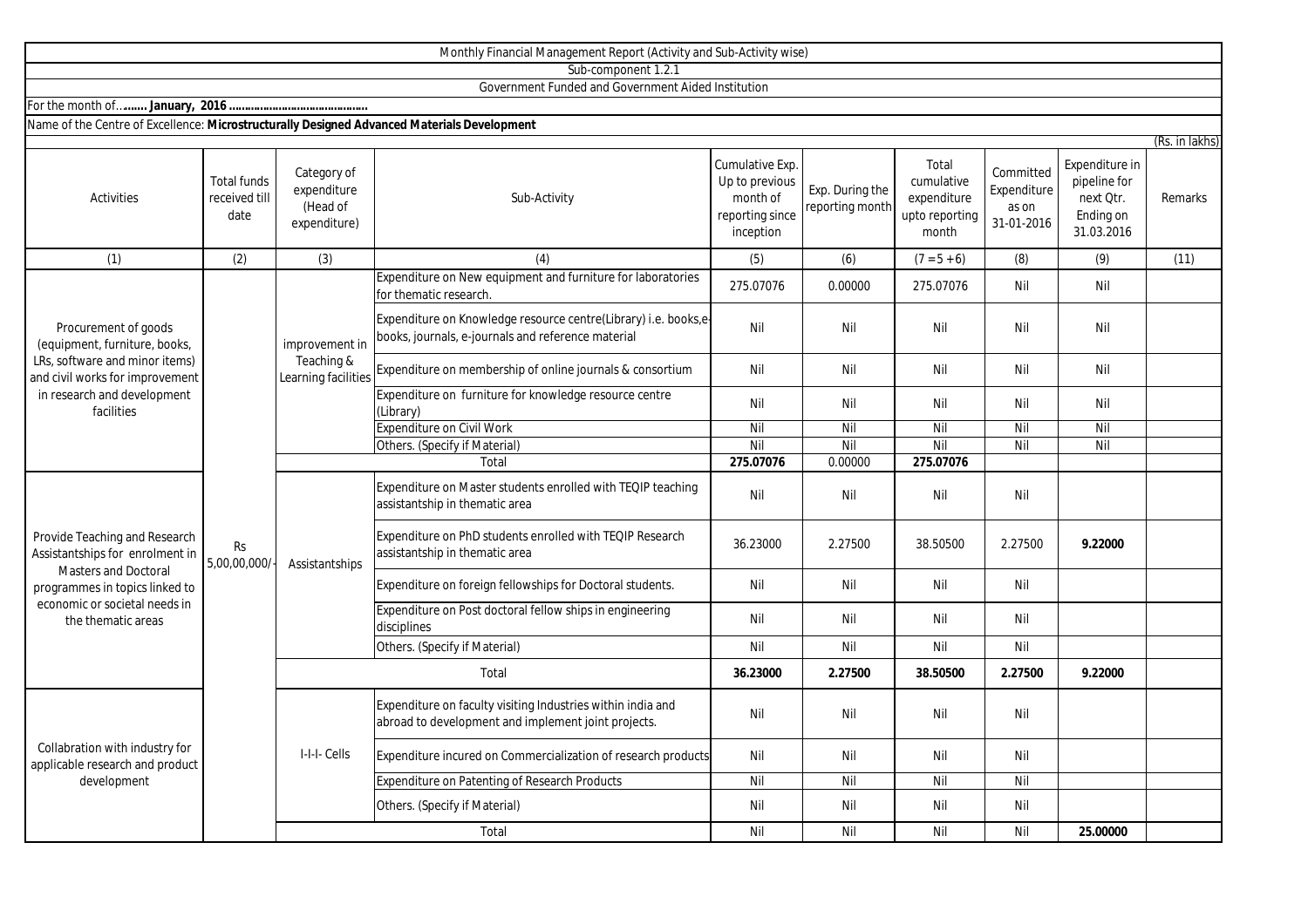| <b>Activities</b>                                                                                                                               | <b>Total funds</b><br>received till<br>date | Category of<br>expenditure<br>(Head of<br>expenditure) | Sub-Activity                                                                                                                                   | Cumulative Exp.<br>Up to previous<br>month of<br>reporting since<br>inception | Exp. During the<br>reporting month | Total<br>cumulative<br>expenditure<br>upto reporting<br>month | Committed<br>Expenditure<br>as on<br>31-01-2016 | Expenditure in<br>pipeline for<br>next Otr.<br>Ending on<br>31.03.2016 | Remarks |
|-------------------------------------------------------------------------------------------------------------------------------------------------|---------------------------------------------|--------------------------------------------------------|------------------------------------------------------------------------------------------------------------------------------------------------|-------------------------------------------------------------------------------|------------------------------------|---------------------------------------------------------------|-------------------------------------------------|------------------------------------------------------------------------|---------|
| National / International<br>collabration for Research and<br>Development activities with<br>Academic Institutions and<br>R<br>& D organisations |                                             | R&D                                                    | Expenditure on Securing sponsored projects and Consultancy<br>assignments                                                                      | Nil                                                                           | Nil                                | Nil                                                           | Nil                                             |                                                                        |         |
|                                                                                                                                                 |                                             |                                                        | Expenditure on Publication of research papers in peer reviewed<br>iournals                                                                     | 0.08092                                                                       | $\mathbf 0$                        | 0.08092                                                       | Nil                                             |                                                                        |         |
|                                                                                                                                                 |                                             |                                                        | Expenditure incured on Commercialization of research products                                                                                  | Nil                                                                           | Nil                                | Nil                                                           | Nil                                             |                                                                        |         |
|                                                                                                                                                 |                                             |                                                        | <b>Expenditure on Patenting of Research Products</b>                                                                                           | 0.76550                                                                       | 0.00000                            | 0.76550                                                       | Nil                                             |                                                                        |         |
|                                                                                                                                                 |                                             |                                                        | Expenditure on amount paid to Consultant for participation in<br>Research & Development and for delivering expert lectures                     | Nil                                                                           | Nil                                | Nil                                                           | Nil                                             |                                                                        |         |
|                                                                                                                                                 |                                             |                                                        | Expenditure on faculty visiting Industries within india and<br>abroad to development and implement joint projects.                             | Nil                                                                           | Nil                                | Nil                                                           | Nil                                             |                                                                        |         |
|                                                                                                                                                 |                                             |                                                        | Expenditure on characterization of sample of R & D projects                                                                                    | Nil                                                                           | Nil                                | Nil                                                           | Nil                                             |                                                                        |         |
|                                                                                                                                                 |                                             |                                                        | Expenditure on Presentation of paper in International Seminar,<br>Conference etc. by Doctoral students                                         | 13.54383                                                                      | 0.39994                            | 13.94377                                                      | Nil                                             |                                                                        |         |
|                                                                                                                                                 |                                             |                                                        | Others. (Specify if Material)                                                                                                                  | 24.20659                                                                      | $\mathbf 0$                        | 24.20659                                                      | Nil                                             |                                                                        |         |
|                                                                                                                                                 |                                             |                                                        | Total                                                                                                                                          | 38.59684                                                                      | 0.39994                            | 38.99678                                                      | <b>Nil</b>                                      | 11.00322                                                               |         |
| Enhancing research competence<br>of faculty and knowledge sharing<br>in thematic areas, both within<br>India and abroad                         |                                             | <b>FSD</b>                                             | Expenditure on faculty training for enhancement of Research<br>competence in thematic areas                                                    | 3.58528                                                                       | $\boldsymbol{0}$                   | 3.58528                                                       | Nil                                             |                                                                        |         |
|                                                                                                                                                 |                                             |                                                        | Expenditure incurred on Participation by faculty in seminars,<br>conferences, workshops and Continuing Education Programes<br>(CEPs) etc.      | 0.19965                                                                       | $\Omega$                           | 0.19965                                                       | Nil                                             |                                                                        |         |
|                                                                                                                                                 |                                             |                                                        | Expenditure on Organizing thematic area training programmes,<br>workshops, seminars, conferences and Continuing Education<br>Programmes (CEPs) | Nil                                                                           | Nil                                | Nil                                                           | Nil                                             |                                                                        |         |
|                                                                                                                                                 |                                             |                                                        | Expenditure on staff development                                                                                                               | Nil                                                                           | Nil                                | $\overline{N}$                                                | Nil                                             |                                                                        |         |
|                                                                                                                                                 |                                             |                                                        | Expenditure on seed grant to researchers to venture into new<br>directions within the specified theme.                                         | Nil                                                                           | Nil                                | Nil                                                           | Nil                                             |                                                                        |         |
|                                                                                                                                                 |                                             |                                                        | Others. (Specify if Material)                                                                                                                  | Nil                                                                           | Nil                                | Nil                                                           | Nil                                             |                                                                        |         |
|                                                                                                                                                 |                                             |                                                        | Total                                                                                                                                          | 3.78493                                                                       | $\mathbf{0}$                       | 3.78493                                                       | Nil                                             | 46.21507                                                               |         |
| Incremental operating cost                                                                                                                      |                                             | <b>IOC</b>                                             |                                                                                                                                                | 16.25835                                                                      | 1.11388                            | 17.37223                                                      | 0.46000                                         | 32.16777                                                               |         |
| <b>GRAND TOTAL</b>                                                                                                                              |                                             |                                                        | 369.94088                                                                                                                                      | 3.78882                                                                       | 373.72970                          | 2.73500                                                       | 123.60606                                       |                                                                        |         |